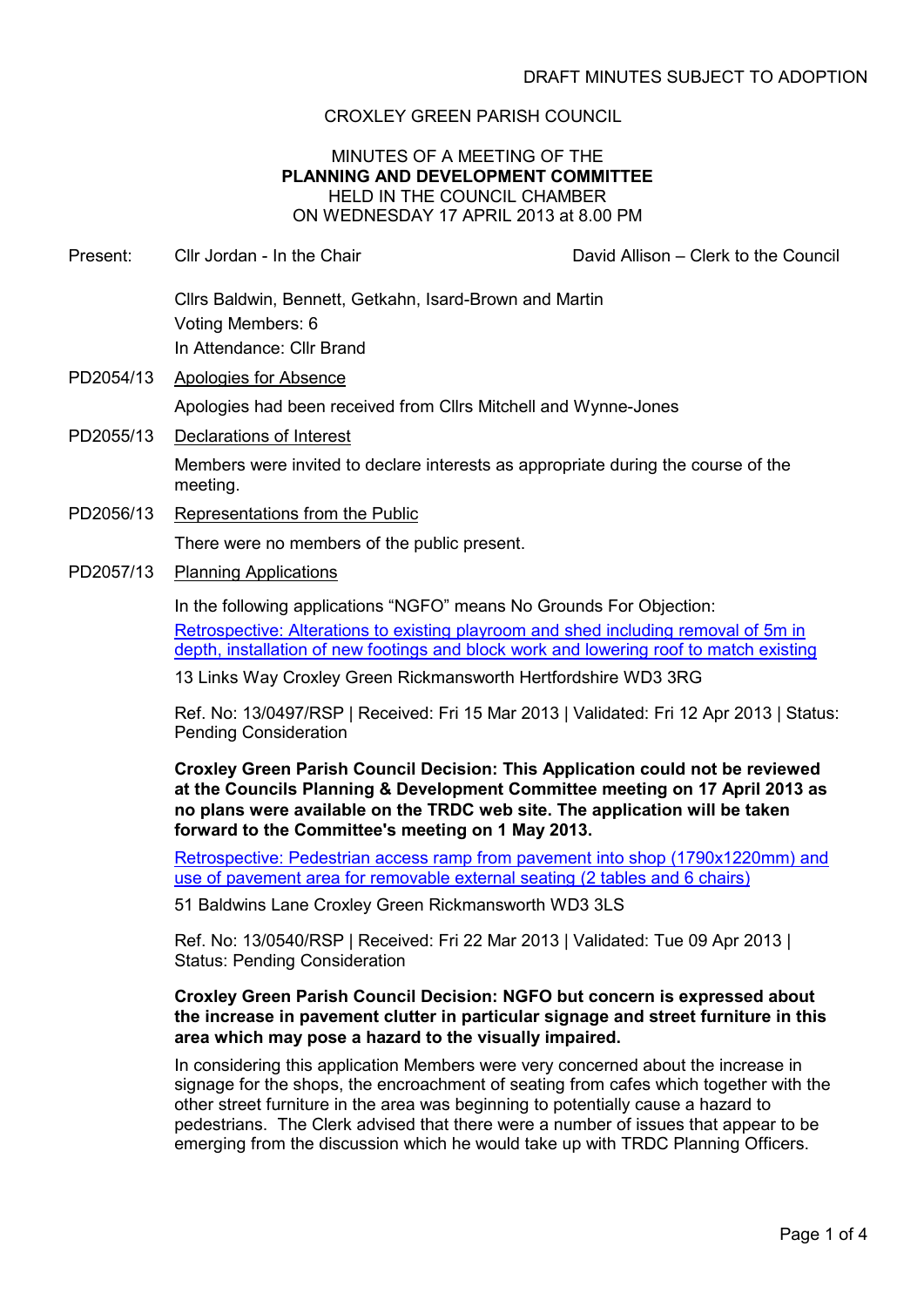## Single storey rear extension and internal alterations

10 Sherborne Way Croxley Green Rickmansworth Hertfordshire WD3 3PF

Ref. No: 13/0596/FUL | Received: Tue 02 Apr 2013 | Validated: Tue 02 Apr 2013 | Status: Pending Consideration

## **Croxley Green Parish Council Decision: NGFO**

Joint application: First floor rear extension to both dwellings

9 And 11 Beechcroft Avenue Croxley Green Rickmansworth Hertfordshire WD3 3EG

Ref. No: 13/0607/FUL | Received: Wed 03 Apr 2013 | Validated: Wed 03 Apr 2013 | Status: Pending Consideration

## **Croxley Green Parish Council Decision: NGFO**

Conservation Area Consent: Demolition of detached garage

Streeters The Green Croxley Green Rickmansworth WD3 3HJ

Ref. No: 13/0632/CAC | Received: Mon 08 Apr 2013 | Validated: Mon 08 Apr 2013 | Status: Pending Consideration

**Croxley Green Parish Council Decision: OBJECT, subject to a satisfactory outcome to Planning Application 13/0506/FUL.**

PD2058/13 Recent Decisions by Three Rivers District Council

## **APPROVED**

| <b>Application No:</b> | 13/0184/FUL                                                                                                                                                                                           |
|------------------------|-------------------------------------------------------------------------------------------------------------------------------------------------------------------------------------------------------|
| <b>Address:</b>        | 76 Malvern Way Croxley Green Rickmansworth                                                                                                                                                            |
| <b>Application:</b>    | Two story front extension                                                                                                                                                                             |
| <b>CGPC Decision:</b>  | OBJECT – the proposed front extension appears to protrude<br>beyond the building line of the property and is out of character with<br>the street scene                                                |
| <b>TRDC Decision:</b>  | Approved                                                                                                                                                                                              |
| <b>Application No:</b> | 13/0190/FUL                                                                                                                                                                                           |
| <b>Address:</b>        | Wildfell Green Lane Croxley Green                                                                                                                                                                     |
| <b>Application:</b>    | Two storey/ first floor and single storey rear extensions, two storey<br>and single storey front extensions including relocation of entrance<br>door, erection of detached double garage              |
| <b>CGPC Decision:</b>  | Object: the proposed garage would, by reason of its siting, project<br>in front of the existing building line of the property and would form<br>an incongruous development within a Conservation Area |
| <b>TRDC Decision:</b>  | Approved                                                                                                                                                                                              |
| <b>Application No:</b> | 13/0288/FUL                                                                                                                                                                                           |
| <b>Address:</b>        | 36 Durrants Drive Croxley Green Rickmansworth                                                                                                                                                         |
| <b>Application:</b>    | Single storey rear extension including extension to rear raised<br>patio, erection of 1.8m screen and works within / conversion of<br>existing garage                                                 |
| <b>CGPC Decision:</b>  | <b>NGFO</b>                                                                                                                                                                                           |
| <b>TRDC Decision:</b>  | Approved                                                                                                                                                                                              |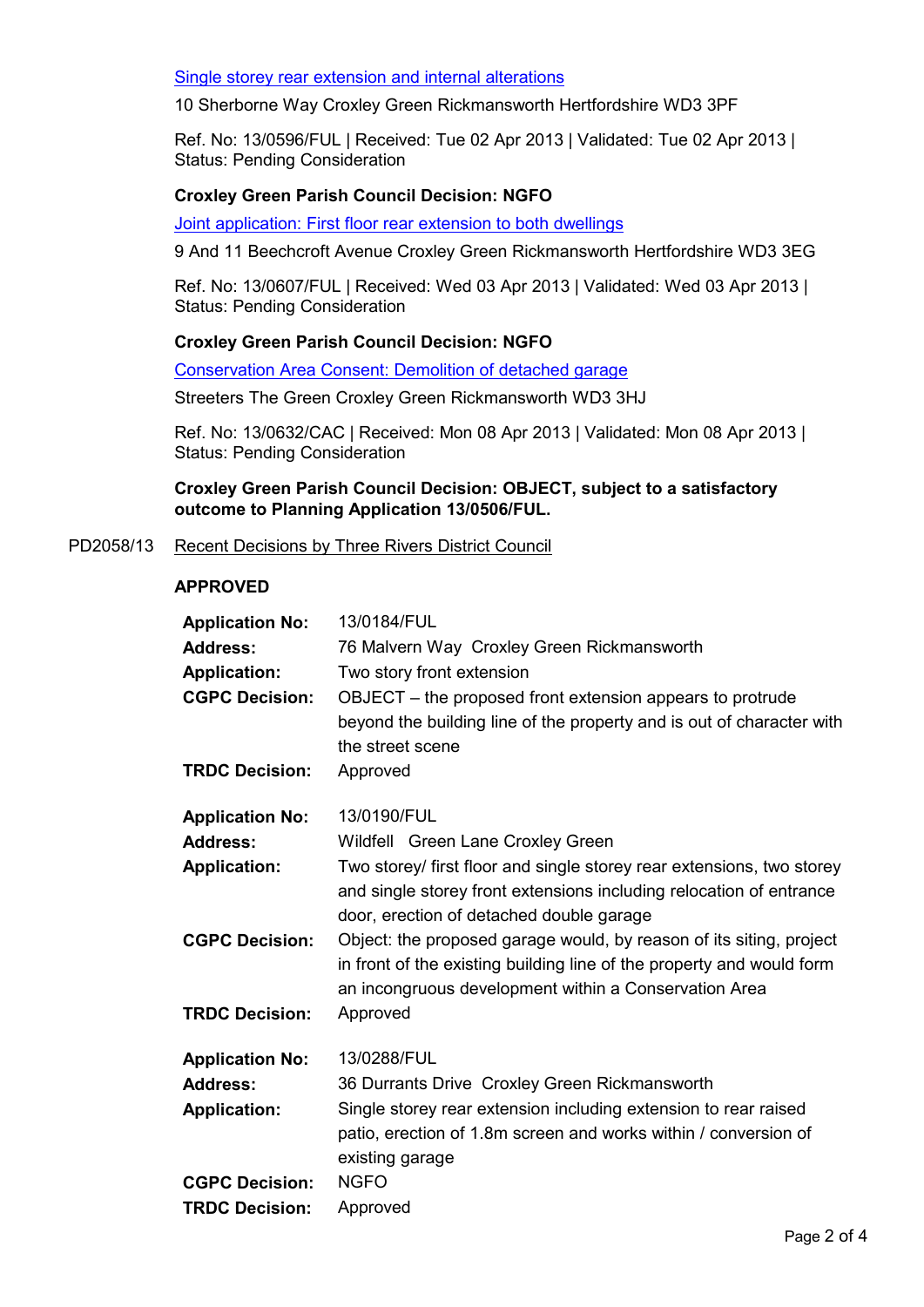| <b>Application No:</b> | 13/0290/FUL                                                              |
|------------------------|--------------------------------------------------------------------------|
| <b>Address:</b>        | 243 Baldwins Lane Croxley Green Rickmansworth                            |
| <b>Application:</b>    | Part first floor / part two storey side extension and part single / part |
|                        | two storey rear extension                                                |
| <b>CGPC Decision:</b>  | <b>NGFO</b>                                                              |
| <b>TRDC Decision:</b>  | Approved                                                                 |
| <b>Application No:</b> | 13/0297/RSP                                                              |
| <b>Address:</b>        | 5 Norwich Way Croxley Green Rickmansworth                                |
| <b>Application:</b>    | Retrospective: Decking and garden wall with trellis                      |
| <b>CGPC Decision:</b>  | <b>NGFO</b>                                                              |
| <b>TRDC Decision:</b>  | Approved                                                                 |
| <b>Application No:</b> | 13/0324/FUL                                                              |
|                        |                                                                          |
| <b>Address:</b>        | 38 Windmill Drive Croxley Green Rickmansworth                            |
| <b>Application:</b>    | Single storey side and rear extension and part conversion of<br>garage   |
| <b>CGPC Decision:</b>  | <b>NGFO</b>                                                              |
| <b>TRDC Decision:</b>  | Approved                                                                 |
| <b>Application No:</b> | 13/0360/FUL                                                              |
| <b>Address:</b>        | 3 Dickinson Square Croxley Green Rickmansworth                           |
| <b>Application:</b>    | Single storey rear extension (orangery)                                  |
| <b>CGPC Decision:</b>  | <b>NGFO</b>                                                              |

#### PD2059/13 Appeals Against Planning Decisions

There were no appeals to note.

## PD2060/13 Highways

There were no notices of works from Highways to report.

Cllr Martin, however, advised that she had had a meeting with Ringway (Highways contractor) that afternoon to discuss the condition of New Road as currently there are no scheduled reparation works on Ringway's works programme in the foreseeable future.

Cllr Martin advised that a number of areas on the road surface had been identified which Ringway will repair with a target date of August 2013.

A Cllr asked what the current situation was in regard to traffic calming measures across The Green. It was reported that 30mph repeater signs will be installed on lamp posts and 30mph signage painted onto the road to remind users of the speed limit.

It was also reported that the Police Commissioner for Hertfordshire was intending to introduce a scheme whereby members of the community can be trained to use speed cameras which the Police will then follow up in writing to the owner of the offending vehicle.

An update was requested in regard to the proposed traffic merging arrangements at the top of Scots Hill but no further information was available as to progress.

It was advised that a new 'highways forum' was to be established and whilst this would